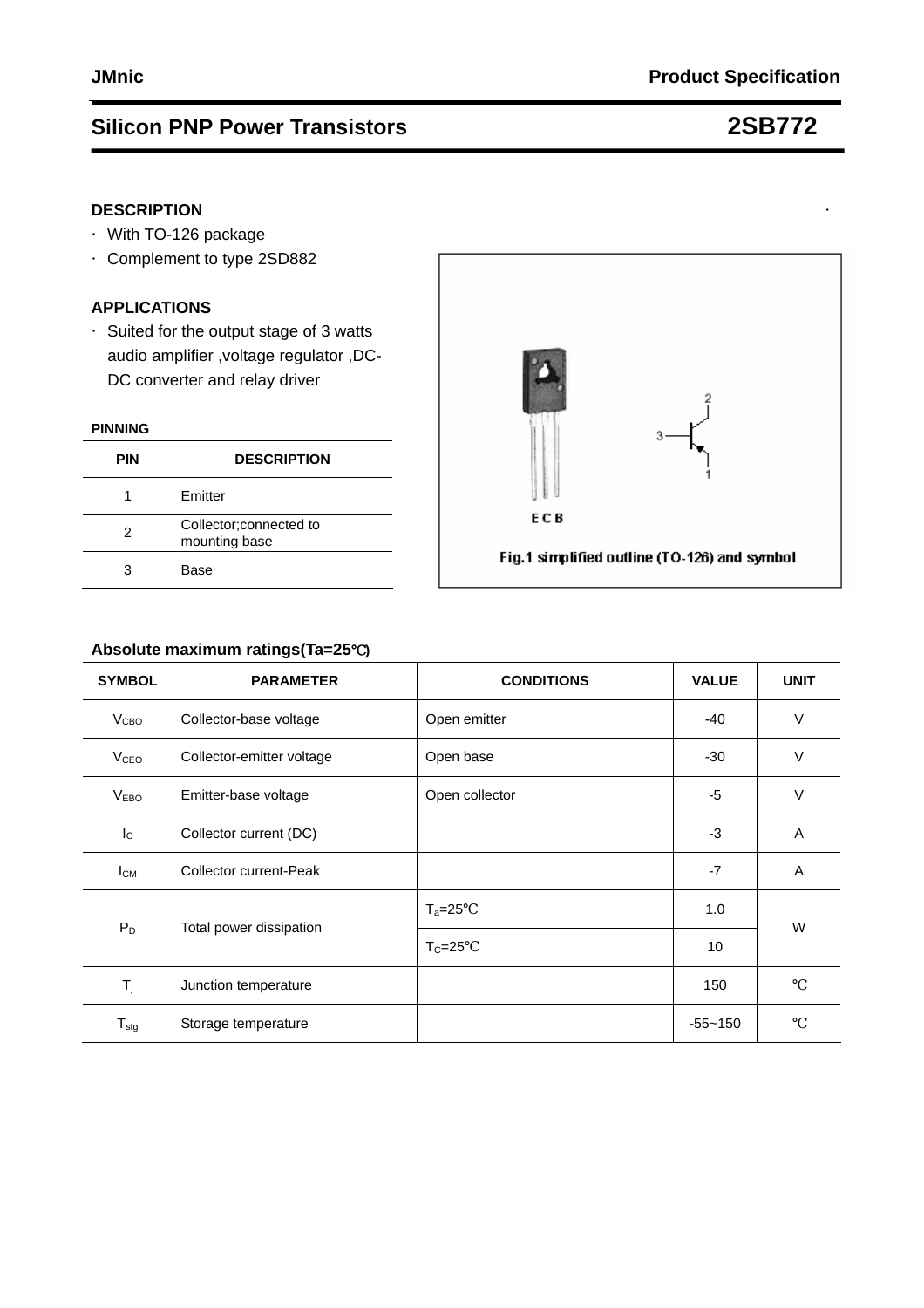### **CHARACTERISTICS**

### **Tj=25**℃ **unless otherwise specified**

| <b>SYMBOL</b>      | <b>PARAMETER</b>                     | <b>CONDITIONS</b>               | <b>MIN</b> | TYP.   | <b>MAX</b> | <b>UNIT</b> |
|--------------------|--------------------------------------|---------------------------------|------------|--------|------------|-------------|
| $V_{(BR)CEO}$      | Collector-emitter breakdown voltage  | $I_{C} = -10$ mA ; $I_{B} = 0$  | $-30$      |        |            | $\vee$      |
| V <sub>CEsat</sub> | Collector-emitter saturation voltage | $I_C = -2.0A$ ; $I_B = -0.2A$   |            | $-0.3$ | $-0.5$     | $\vee$      |
| VBEsat             | Base-emitter saturation voltage      | $IC=-2.0A$ ; $IB=-0.2A$         |            | $-1.0$ | $-2.0$     | $\vee$      |
| I <sub>CBO</sub>   | Collector cut-off current            | $V_{CB} = -30V$ ; $I_F = 0$     |            |        | $-1.0$     | μA          |
| <b>IEBO</b>        | Emitter cut-off current              | $V_{FB} = -3V$ : $I_C = 0$      |            |        | $-1.0$     | $\mu$ A     |
| $h_{FE-1}$         | DC current gain                      | $IC=-20mA$ ; $VCE=-2V$          | 30         |        |            |             |
| $h_{FE-2}$         | DC current gain                      | $I_{C} = -1A$ ; $V_{C} = -2V$   | 60         |        | 400        |             |
| $f_T$              | <b>Transition frequency</b>          | $IC=-0.1A$ ; $VCF=-5V$          |            | 80     |            | <b>MHz</b>  |
| $C_{OB}$           | Collector output capacitance         | $I_E=0$ ; f=1MHz; $V_{CB}=-10V$ |            | 55     |            | pF          |

## ◆ h<sub>FE-2</sub> Classifications

| . <del>.</del> . <del>.</del> |         |                 |  |  |  |
|-------------------------------|---------|-----------------|--|--|--|
|                               | L)      |                 |  |  |  |
| 60-120                        | 100-200 | 160-320 200-400 |  |  |  |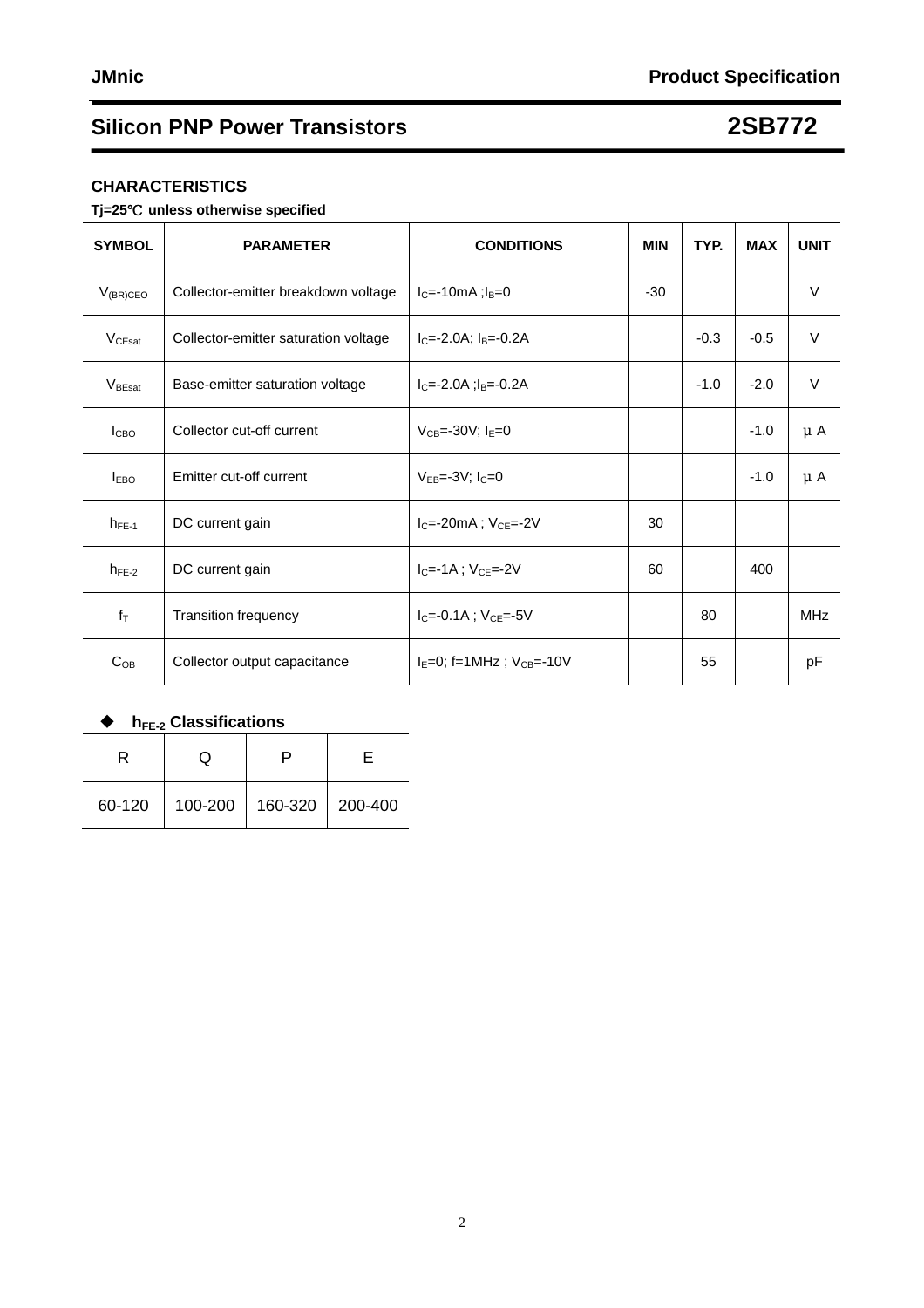### **PACKAGE OUTLINE**

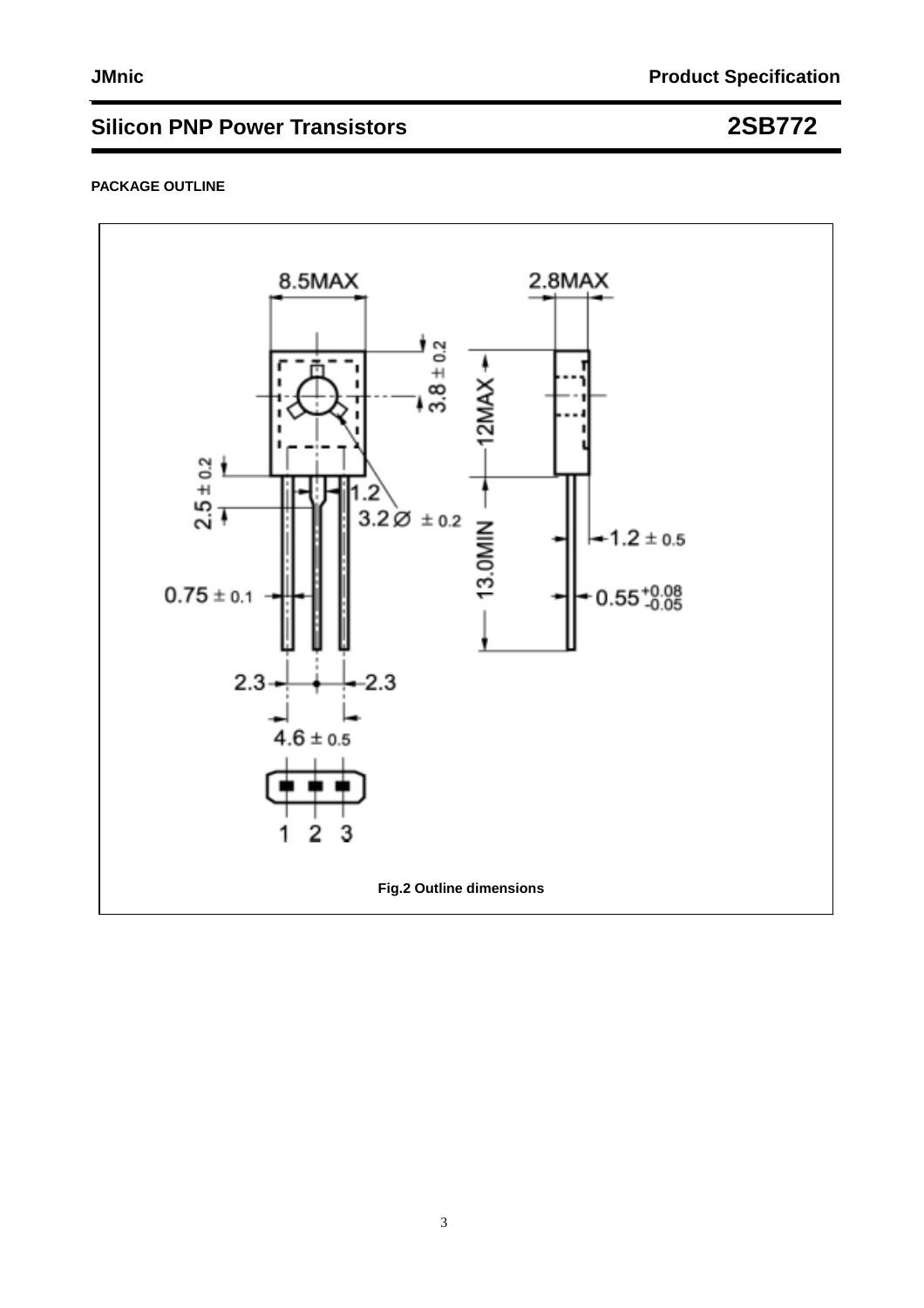